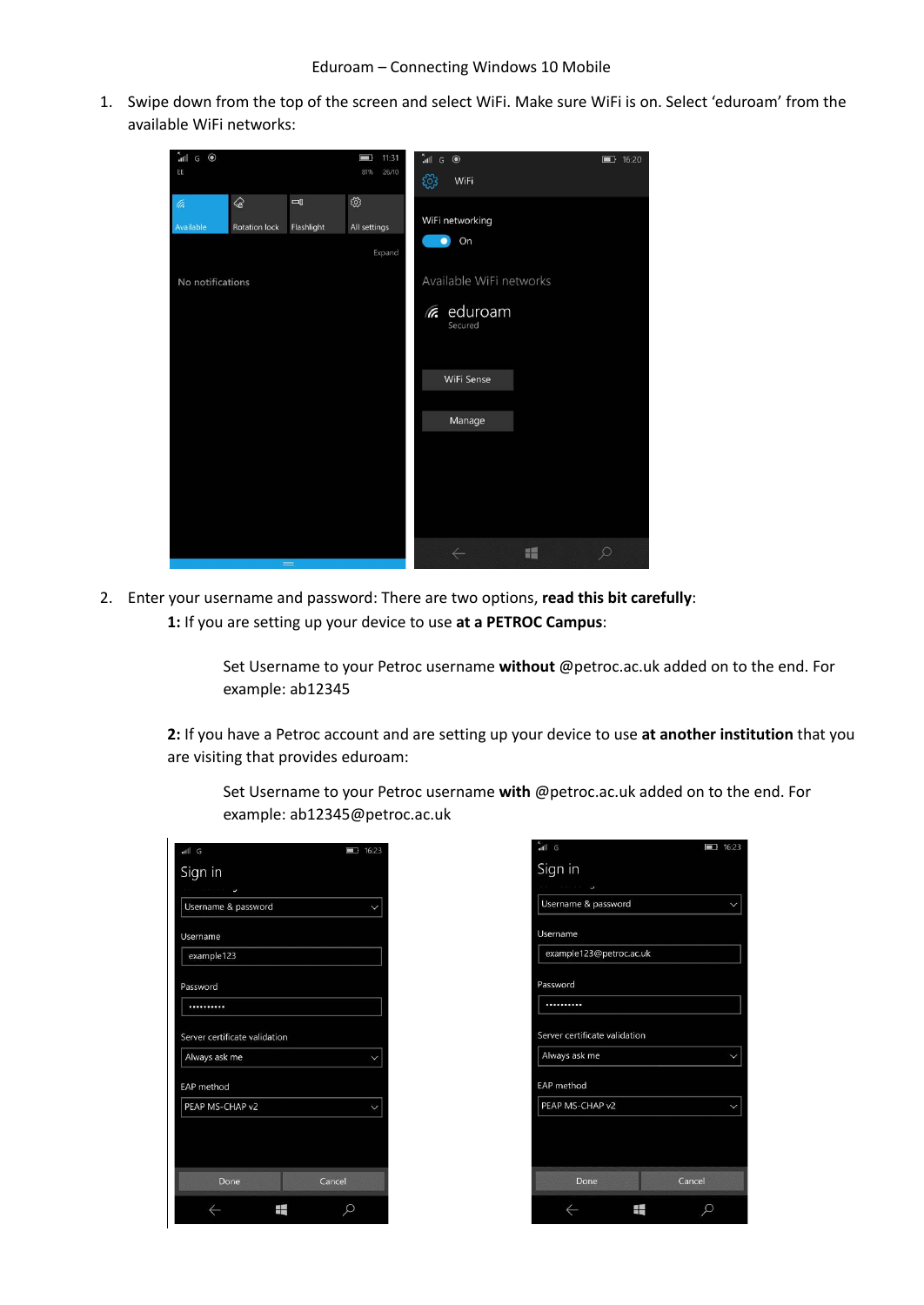## At a Petroc Campus At another institution

3. Read the screen carefully to make sure it is issued to BPL-RAD02 and issued by PetrocCA as below, and if it is click on Accept. You will then be successfully connected to eduroam.



- 4. Open your web browser and navigate to [www.petroc.ac.uk/eduroam](http://www.petroc.ac.uk/eduroam)
- 5. Click on the link to download the certificate to improve your web browsing while on a Petroc Campus. Save it and access it from your downloads area, then click to install the certificate.